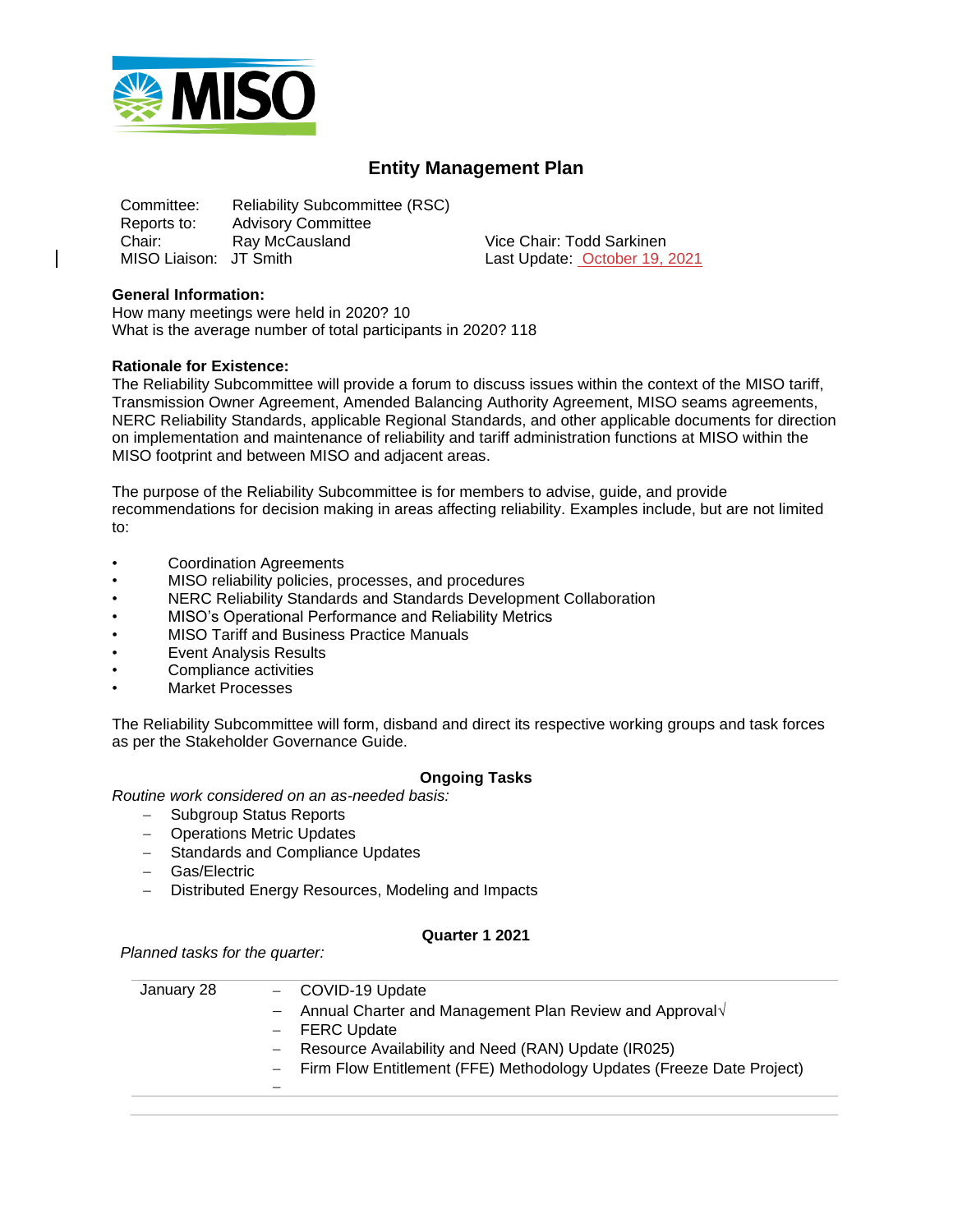

| February 25 | COVID-19 Update                                                        |
|-------------|------------------------------------------------------------------------|
|             | ROWG-Closed Annual Charter and Management Plan Approval                |
|             | SRRTWG Annual Charter/Management Plan Review and Approval √            |
|             | Grid Ex VI Planning Update                                             |
|             | CIP-012 Project Discussion: Network Upgrade Member WAN Project         |
|             | Review NERC Lessons Learned - February                                 |
|             | Updates to demand response Tools (IR049)                               |
|             | Available Maximum Emergency (AME)                                      |
|             | Consider on-going need/value of Generator Winterization and Annual Gas |
|             | <b>Fuel Surveys</b>                                                    |
|             | Generation Outage Process Review (CROW approval timeline)              |
|             | NERC GOP Frequency Response Survey Update                              |
|             | Operating Guide Information Classification (RSC-2021-1)                |
|             | Max Gen by Subregion Discussion (Monthly Ops Reports)                  |
| March       | No Meeting                                                             |

## **Quarter 2 2021**

# *Planned tasks for the quarter:*

− Outage scheduling approval updates

| April 1 | - COVID-19 Update                                                                                                      |
|---------|------------------------------------------------------------------------------------------------------------------------|
|         | Short Term Reserve Update                                                                                              |
|         | <b>FERC Update</b><br>$\overline{\phantom{0}}$                                                                         |
|         | Hurricane Readiness                                                                                                    |
|         | <b>Power System Restoration Drill</b>                                                                                  |
|         | Winter Review and Lessons Learned                                                                                      |
|         | RSC-2018-54A Application of Forecasted and Real-time Ambient Adjusted<br>Ratings                                       |
|         | MISO response to FERC NOPR on Ambient Adjusted Ratings (AAR)                                                           |
|         | Generator Winterization and Annual Gas Fuel Surveys                                                                    |
|         | Operating Guide Information Classification (RSC-2021-1)                                                                |
|         | <b>Arctic Weather Event</b>                                                                                            |
| May 6   | COVID-19 Update<br>$-$                                                                                                 |
|         | Review NERC Lessons Learned - May (Verification of AC Quantities during<br>Protection System Design and Commissioning) |
|         | Summer Assessment                                                                                                      |
|         | Resource Availability and Need (RAN) Update (IR025)<br>$-$                                                             |
|         | Update on RAN related discussions at the RASC<br>$\overline{\phantom{0}}$                                              |
|         | <b>CROW Updates</b>                                                                                                    |
|         | GridEx VI Update<br>$\overline{\phantom{0}}$                                                                           |
|         | Update to demand response deployment tools (IR049)<br>$\overline{\phantom{0}}$                                         |
| June 3  | COVID-19 Update<br>$-$                                                                                                 |
|         | Improve Access to Available Maximum Emergency (AME) (RSC-2021-2)                                                       |
|         | April 21 <sup>st</sup> Extreme Ramp Event<br>$-$                                                                       |
|         | Application of Forecasted and Real-time Ambient Adjusted Ratings (RSC-<br>2018-54A)                                    |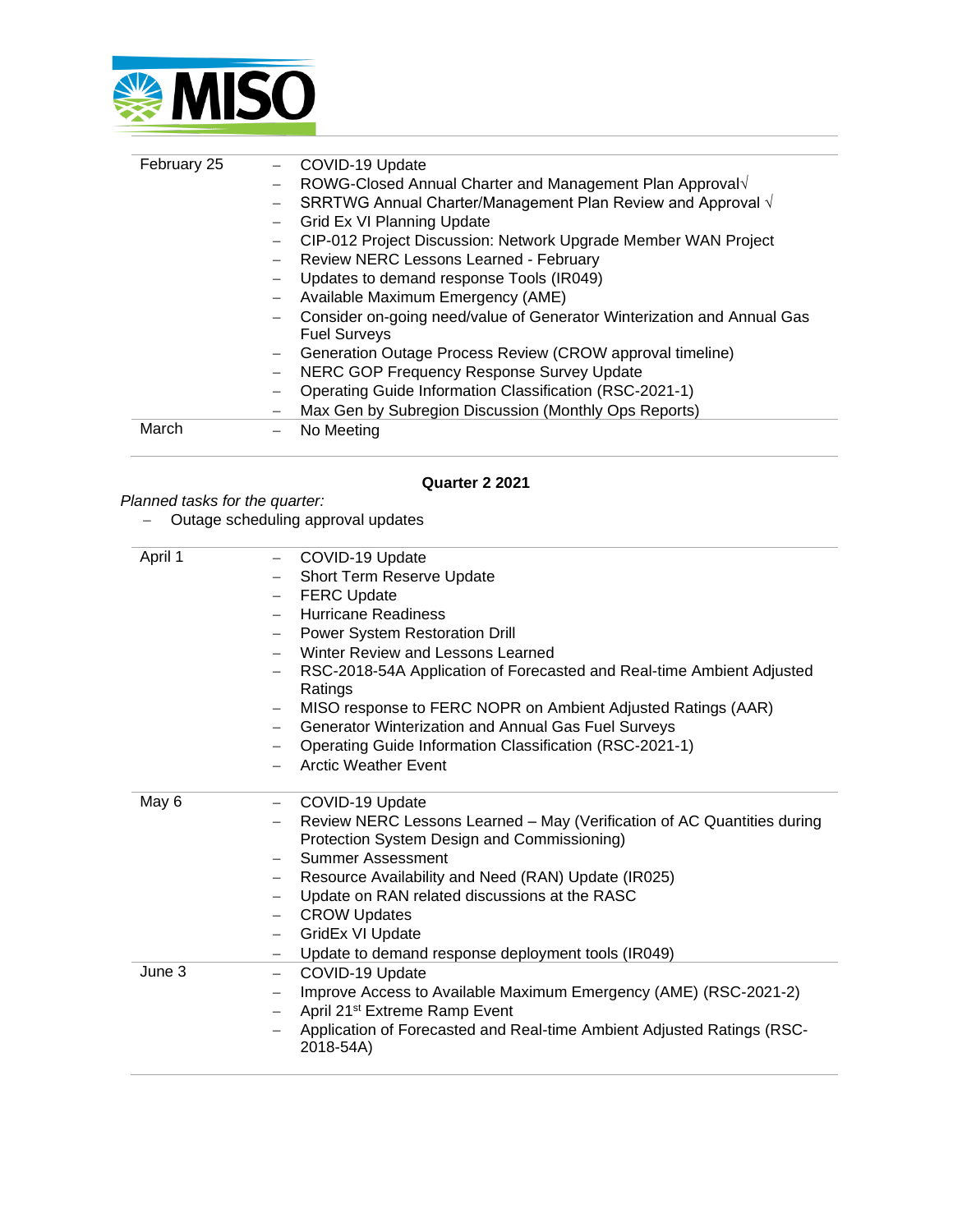

#### **Quarter 3 2021**

### *Planned tasks for the quarter:*

- − Operating Guide Information Classification (RSC-2021-1)
- −

| July 29      | Resource Availability and Need (RAN) Update (IR025)                    |
|--------------|------------------------------------------------------------------------|
|              | CIP-012 Project Discussion: Network Upgrade Member WAN Project         |
|              | Updates to demand response Tools (IR049)                               |
|              | Emergency Line Rating Use and Methodologies (RSC-2021-54B)             |
|              | Review of Max Gen Event - June 10                                      |
|              | <b>Generation Outage Process Review</b>                                |
|              |                                                                        |
|              |                                                                        |
| August 26    | <b>Meeting Cancelled</b><br>$\qquad \qquad -$                          |
|              |                                                                        |
| September 30 | <b>FERC Update</b><br>$\qquad \qquad -$                                |
|              | Summer Review and Fall Projection                                      |
|              | <b>Short Term Reserves</b>                                             |
|              | Resource Availability and Need (RAN) Update (IR025)                    |
|              | Review NERC Lessons Learned - (Cold Weather Operation of SF6 Circuit   |
|              | Breakers)                                                              |
|              | MISO Congestion Management Process (MSC/RSC Action Item)               |
|              | Application of Forecasted and Real-time Ambient Adjusted Ratings (RSC- |
|              | 2018-54A)                                                              |
|              | Order 2222 Distributed Energy Resources                                |
|              | <b>SRRTWG Survey Results</b>                                           |
|              | New Operator Interface Design and Functionality (MCS Rewrite)          |
|              | Hurricane Ida Overview                                                 |
|              | <b>Cold Weather Standards</b>                                          |

## **Quarter 4 2021**

## *Planned tasks for the quarter:*

## − FERC Update

- − Operating Guide Information Classification (RSC-2021-1)
- − Capacity Emergency Procedure Order of Steps (LMR/Emergency Ranges)
- − Reliability Portfolio Update
- − Parallel Flow Visualization (PFV)

| October 28 | 2022 Meeting Calendar                                                        |
|------------|------------------------------------------------------------------------------|
|            | Review NERC Lessons Learned - October                                        |
|            | <b>Leadership Nominations</b>                                                |
|            | <b>Winter Assessment</b>                                                     |
|            | CIP-012 Project Discussion: Network Upgrade Member WAN Project               |
|            | Short Term Reserve Product - Status Update                                   |
|            | <b>Generation Stability Limitation Issues</b>                                |
|            | Order 2222 Distributed Energy Resources                                      |
|            | Improve Access to Available Maximum Emergency (AME) (RSC-2021-2) $\triangle$ |
|            | Application of Forecasted and Real-time Ambient Adjusted (RSC-2018-          |
|            | 54A)/AAR implementation                                                      |
|            | <b>Parallel Flow Visualization (PFV)</b>                                     |
|            | Review 2021-2022 Generation Winterization Survey Results                     |
|            |                                                                              |